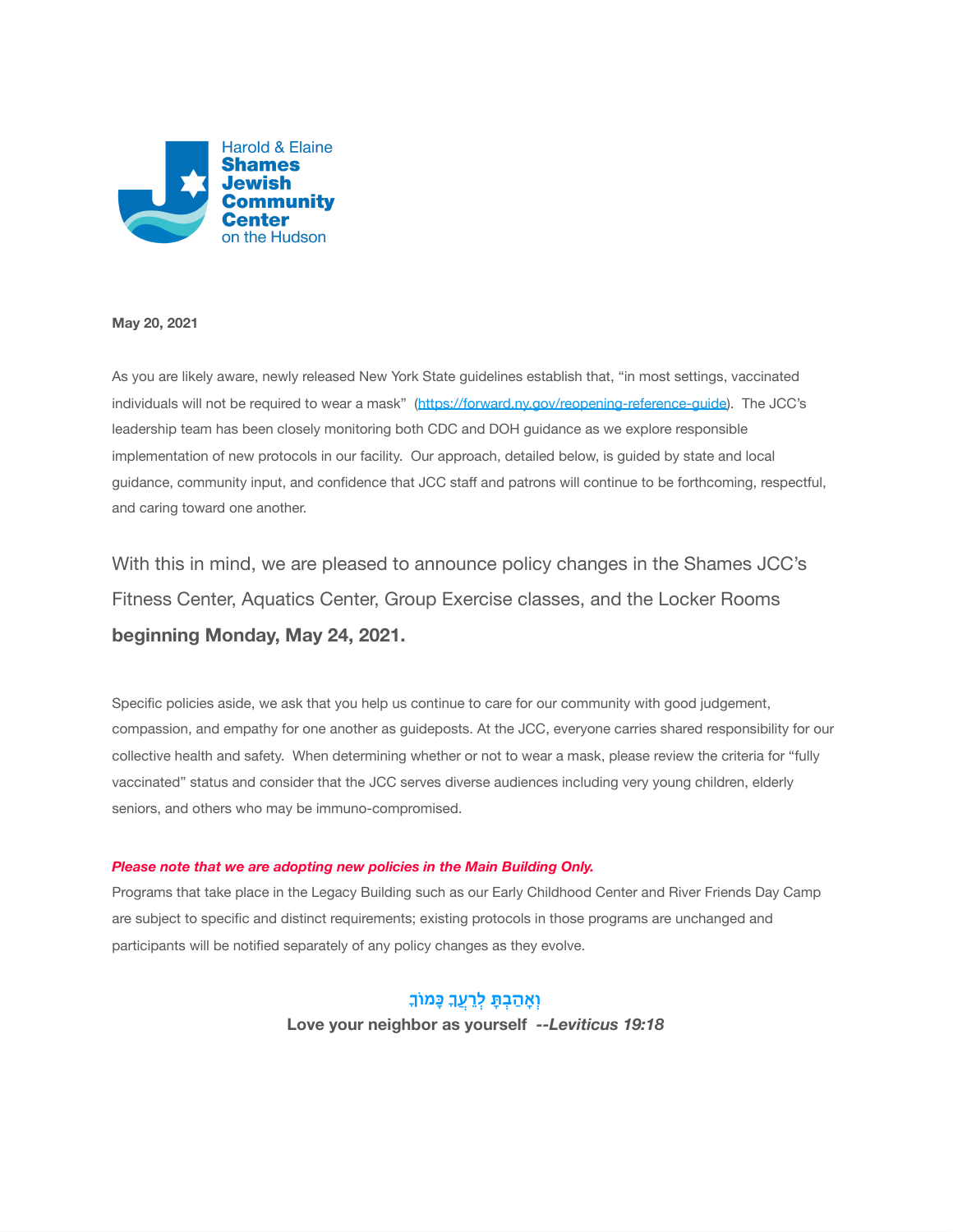#### **Health Screenings, Visitor Check-In and Masks:**

- **Patrons of the JCC, whether members or guests, are no longer required to complete a COVID-related health screening prior to entry.** Nonetheless, please stay home if you are not feeling well. If you are diagnosed with COVID-19 within 3 days of having visited the JCC, please let us know so that we can support responsible contact tracing.
- **All patrons of the JCC, whether members or guests, must sign-in by using their key-fob or otherwise registering their attendance with a representative of the JCC's Community Experience at the Welcome Desk.**
- **Fully vaccinated people are not required to wear masks at the JCC.** Unvaccinated people, under both CDC and state guidance, must wear masks in all public settings, including at the JCC.
- People are considered fully vaccinated for COVID-19 ≥2 weeks after they have received the second dose in a 2-dose series (Pfizer-BioNTech or Moderna), or ≥2 weeks after they have received a single-dose vaccine (Johnson & Johnson [J&J]/Janssen);. "Unvaccinated people" refers to individuals of all ages, including children, that have not completed a vaccination series or received a single-dose vaccine.
- **Compliance with these policies is the individual responsibility of all who come through the JCC's doors; the honesty and integrity of all JCC patrons is paramount.**

## **Fitness Center & Group Exercise**

## **Fitness Center**

- **Increasing to 100% capacity with six feet of spacing remaining between equipment.** (Every other machine will remain blocked off.)
- **Reservations are NOT required but, in addition to checking-in at the JCC's main entrance, members must also continue to check in at the Fitness Center's front desk.**
- **The Fitness Center will be closed for cleaning at specific times each day**. Please plan accordingly. The Fitness Center will be closed at the following times:
	- $\circ$  10:45 11:00 AM
	- $0$  1:45 2:00 PM
	- 5:45 6:00 PM (Monday Thursday)
- The Fitness Center will also receive a deep cleansing before and after open hours.
- For everyone's health and safety, **Members must continue to wipe down equipment before and after use.**
- **Members are still required to bring their own towel and exercise mat.**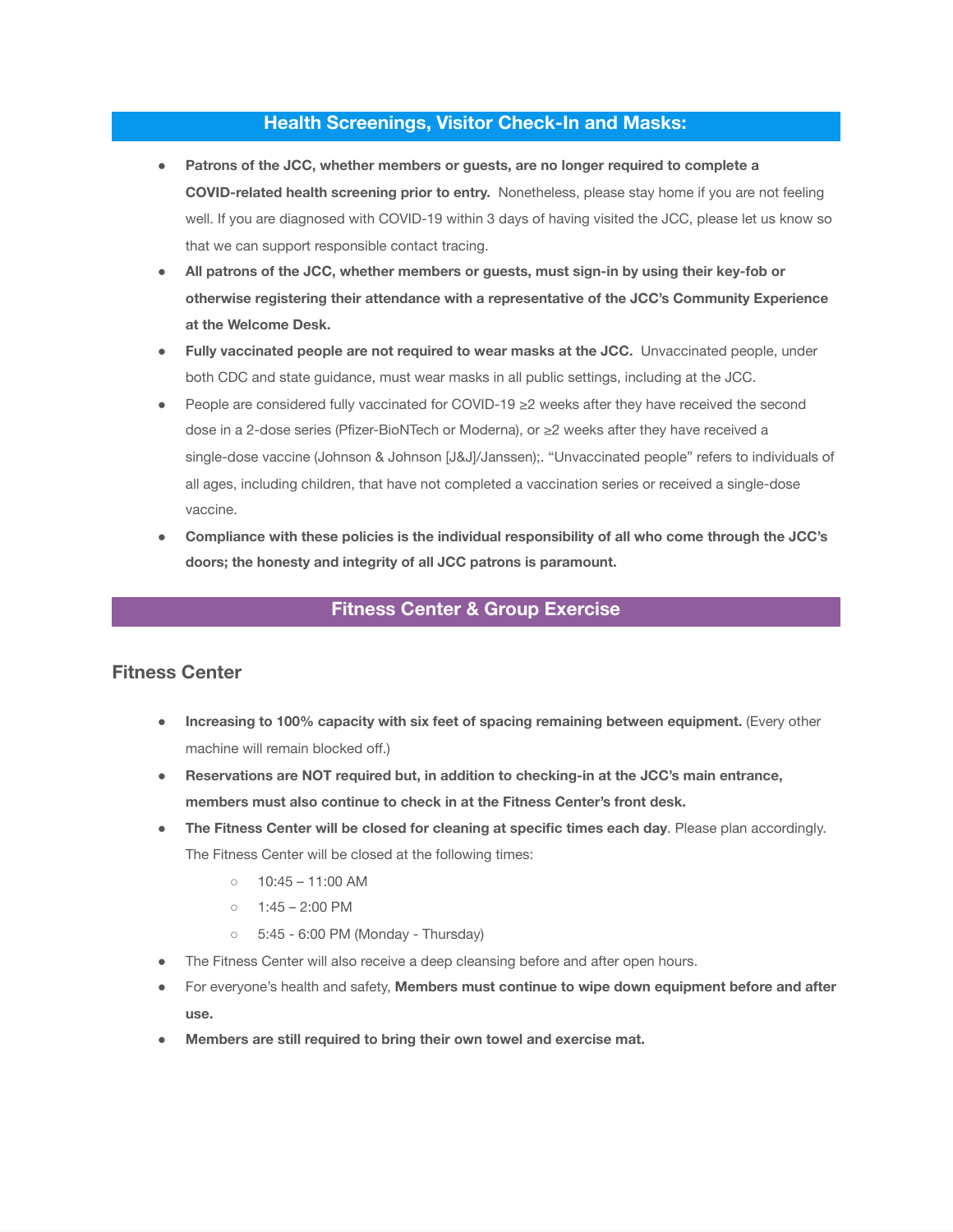#### **Group Exercise**

- **We are increasing classes to 100% capacity while maintaining six feet of separation between participants.**
- **Reservations will still be required** and the number of spots, while increased, will depend on class location and available equipment.
- **Members will still be required to bring their own towel and exercise mat.**

## **Locker Rooms**

- **Lockers will be available for daily use.** Members and guests will be asked to wipe down lockers after use with the wipes provided in the Locker Rooms.
- **Showers will be available for use.** Disinfectant spray will be provided for Members & guests to use before and after use. Unvaccinated people may remove their masks while in the shower and may place their masks on newly installed hooks in the shower stalls. Unvaccinated people must put their masks back on immediately following their shower use. Members & guests must continue to bring their own towels.

### **Aquatics Center**

- **Members are no longer limited to a specific number of reservations in the Aquatics Center per week.** We ask that members be courteous to each other and cancel reservations if they don't plan to attend their reserved session. This allows more members to swim at their preferred times.
- **Reservations will be increased to 50 minutes per session.**
- **We can accommodate up to 3 swimmers per lane** for Lap Swim. Swimmers will be asked to circle swim when there are three swimmers in a lane to optimize pacing and distancing. We ask that lap swimmers stay to the right and swim counterclockwise.
- **Reservations will still be required for Lap Swim and Aquatic Exercise.**
- **Members 13 years old and up may reserve time in the Aquatics Center.**
- **Participants will be asked to social distance when resting between laps.**
- **We can accommodate up to 6 reservations in the Training Pool for Aquatic Exercise, per session.** Members will continue to bring their own equipment.
- **Participants will no longer line up in the Aquatics Hallway prior to each reservation but rather enter the pool deck through the Locker Room doors.** The doors to the deck will be opened every hour on the hour to allow for the next reservation group to enter.
- **Aquatic Center rules will no longer be announced prior to each reservation, though swimmers will be expected to be aware of, and follow, the rules.**